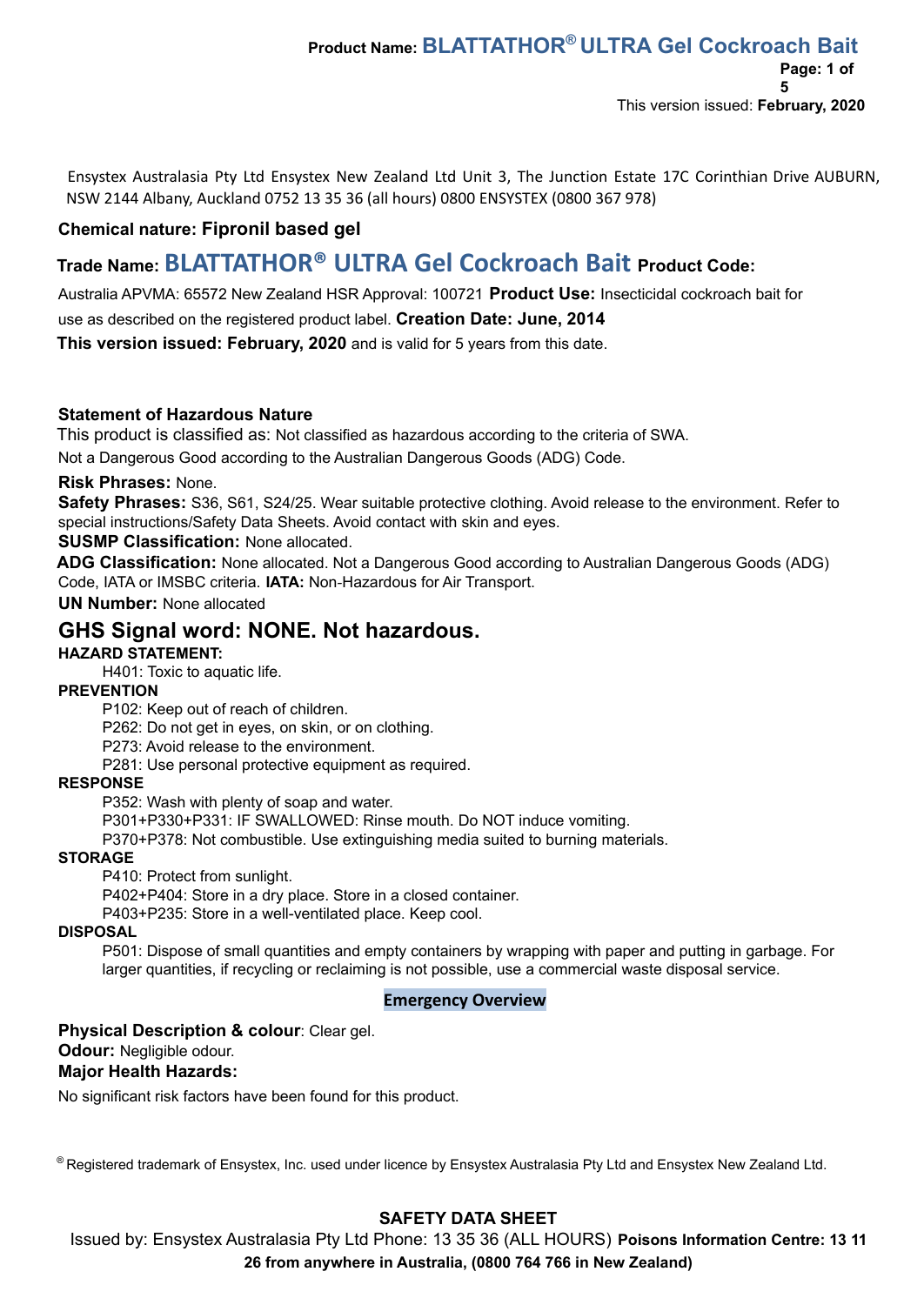# **Product Name: BLATTATHOR ® ULTRA Gel Cockroach Bait**

**Page: 2 of**

**5**

This version issued: **February, 2020**

### **Potential Health Effects**

## **Inhalation:**

**Short term exposure:** Available data indicates that this product is not harmful. In addition product is unlikely to cause any discomfort or irritation.

**Long Term exposure:** No data for health effects associated with long term inhalation.

## **Skin Contact:**

**Short term exposure:** Available data indicates that this product is not harmful. It should present no hazards in normal use. In addition product is unlikely to cause any discomfort in normal use.

**Long Term exposure:** No data for health effects associated with long term skin exposure.

## **Eye Contact:**

**Short term exposure:** This product may be irritating to eyes, but is unlikely to cause anything more than mild transient discomfort.

**Long Term exposure:** No data for health effects associated with long term eye exposure.

### **Ingestion:**

**Short term exposure:** Significant oral exposure is considered to be unlikely. However, this product may be irritating to mucous membranes, but is unlikely to cause anything more than transient discomfort. **Long Term exposure:** No data for health effects associated with long term ingestion.

#### **Carcinogen Status:**

**SWA:** No significant ingredient is classified as carcinogenic by SWA.

**NTP:** No significant ingredient is classified as carcinogenic by NTP.

**IARC:** No significant ingredient is c lassified as carcinogenic by IARC.

**Ingredients CAS No Conc,% TWA (mg/m<sup>3</sup> ) STEL (mg/m<sup>3</sup> )** Fipronil 120068-37-3 0.05% (0.5 g/kg) not set

not set Other non hazardous ingredients various to 100 not set not set This is a commercial product whose exact ratio of components may vary slightly. Minor quantities of other non hazardous ingredients are also possible.

The SWA TWA exposure value is the average airborne concentration of a particular substance when calculated over a normal 8 hour working day for a 5 day working week. The STEL (Short Term Exposure Limit) is an exposure value that may be equalled (but should not be exceeded) for no longer than 15 minutes and should not be repeated more than 4 times per day. There should be at least 60 minutes between successive exposures at the STEL. The term "peak "is used when the TWA limit, because of the rapid action of the substance, should never be exceeded, even briefly.

#### **General Information:**

You should call The Poisons Information Centre if you feel that you may have been poisoned, burned or irritated by this product. The number is 13 1126 from anywhere in Australia (0800 764 766 in New Zealand) and is available at all times. Have this SDS with you when you call.

**Inhalation:** First aid is not generally required. If in doubt, contact a Poisons Information Centre or a doctor. **Skin Contact:** Gently brush away excess particles. Irritation is unlikely. However, if irritation does occur, flush with lukewarm, gently flowing water for 5 minutes or until chemical is removed.

**Eye Contact:** Quickly and gently brush particles from eyes. No effects expected. If irritation does occur, flush contaminated eye(s) with lukewarm, gently flowing water for 5 minutes or until the product is removed. Obtain medical advice if irritation becomes painful or lasts more than a few minutes. Take special care if exposed person is wearing contact lenses.

**Ingestion:** If product is swallowed or gets in mouth, do NOT induce vomiting; wash mouth with water and give some water to drink. If symptoms develop, or if in doubt contact a Poisons Information Centre or a doctor.

## **SAFETY DATA SHEET**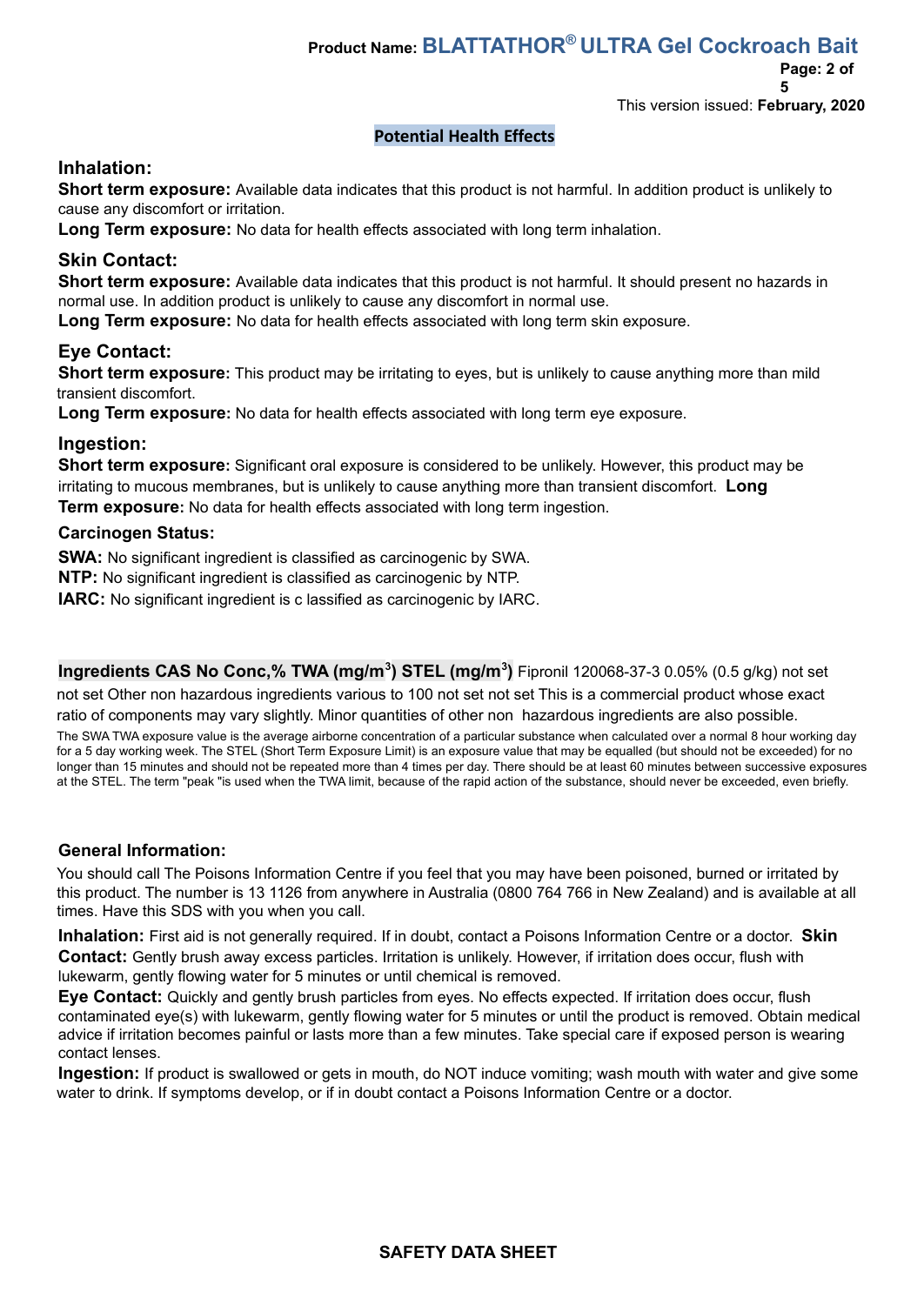## **Product Name: BLATTATHOR ® ULTRA Gel Cockroach Bait**

**Page: 3 of**

**5**

This version issued: **February, 2020**

**Fire and Explosion Hazards**: The major hazard in fires is usually inhalation of heated and toxic or oxygen deficient (or both), fire gases. There is no risk of an explosion from this product under normal circumstances if it is involved in a fire.

Fire decomposition products from this product may be toxic if inhaled. Take appropriate protective measures. **Extinguishing Media:** Not combustible. Use extinguishing media suited to burning materials. **Fire**

**Fighting:** If a significant quantity of this product is involved in a fire, call the fire brigade. **Flash point:** Does not burn.

**Upper Flammability Limit:** Does not burn.

**Lower Flammability Limit:** Does not burn.

**Autoignition temperature:** Not applicable - does not burn.

**Flammability Class:** Does not burn.

**Accidental release:** This product is sold in small packages, and the accidental release from one of these is not usually a cause for concern. For minor spills, clean up, rinsing to sewer and put empty container in garbage. Although no special protective clothing is normally necessary because of occasional minor contact with this product, it is good practice to wear impermeable gloves when handling chemical products. In the event of a major spill, prevent spillage from entering drains or water courses and call emergency services.

**Handling:** Keep exposure to this product to a minimum, and minimise the quantities kept in work areas. Check Section 8 of this SDS for details of personal protective measures, and make sure that those measures are followed. The measures detailed below under "Storage" should be followed during handling in order to minimise risks to persons using the product in the workplace. Also, avoid contact or contamination of product with incompatible materials listed in Section 10.

**Storage**: Protect this product from light. Store in the closed original container in a dry, cool, well-ventilated area out of direct sunlight. Make sure that the product does not come into contact with substances listed under "Incompatibilities" in Section 10. Check packaging - there may be further storage instructions on the label.

The following Australian Standards will provide general advice regarding safety clothing and equipment: Respiratory equipment: **AS/NZS 1715**, Protective Gloves: **AS 2161**, Occupational Protective Clothing: AS/NZS 4501 set 2008, Industrial Eye Protection: **AS1336** and **AS/NZS 1337**, Occupational Protective Footwear: **AS/NZS2210**. **SWA Exposure Limits TWA (mg/m<sup>3</sup>) STEL (mg/m<sup>3</sup>)** Exposure limits have not been established by SWA for any of the significant ingredients in this product. The ADI for Fipronil is set at 0.0002 mg/kg/day. The corresponding NOEL is set at 0.02 mg/kg/day. ADI means Acceptable Daily Intake; NOEL means No-observable-effect-level. Data from Australian ADI List, June 2013. No special equipment is usually needed when occasionally handling small quantities. The following instructions are for bulk handling or where regular exposure in an occupational setting occurs without proper containment systems. **Ventilation:** No special ventilation requirements are normally necessary for this product. However make sure that the work environment remains clean and that dusts are minimised. **Eye Protection:** Not normally required.

**Skin Protection:** The information at hand indicates that this product is not harmful and that normally no special skin protection is necessary. However, we suggest that you routinely avoid contact with all chemical products and that you wear suitable gloves when skin contact is likely.

**Protective Material Types:** We suggest that protective clothing be made from the following materials: rubber, PVC.

**Respirator:** If there is a significant chance that dusts are likely to build up in the area where this product is being used, we recommend that you use a suitable Dust Mask.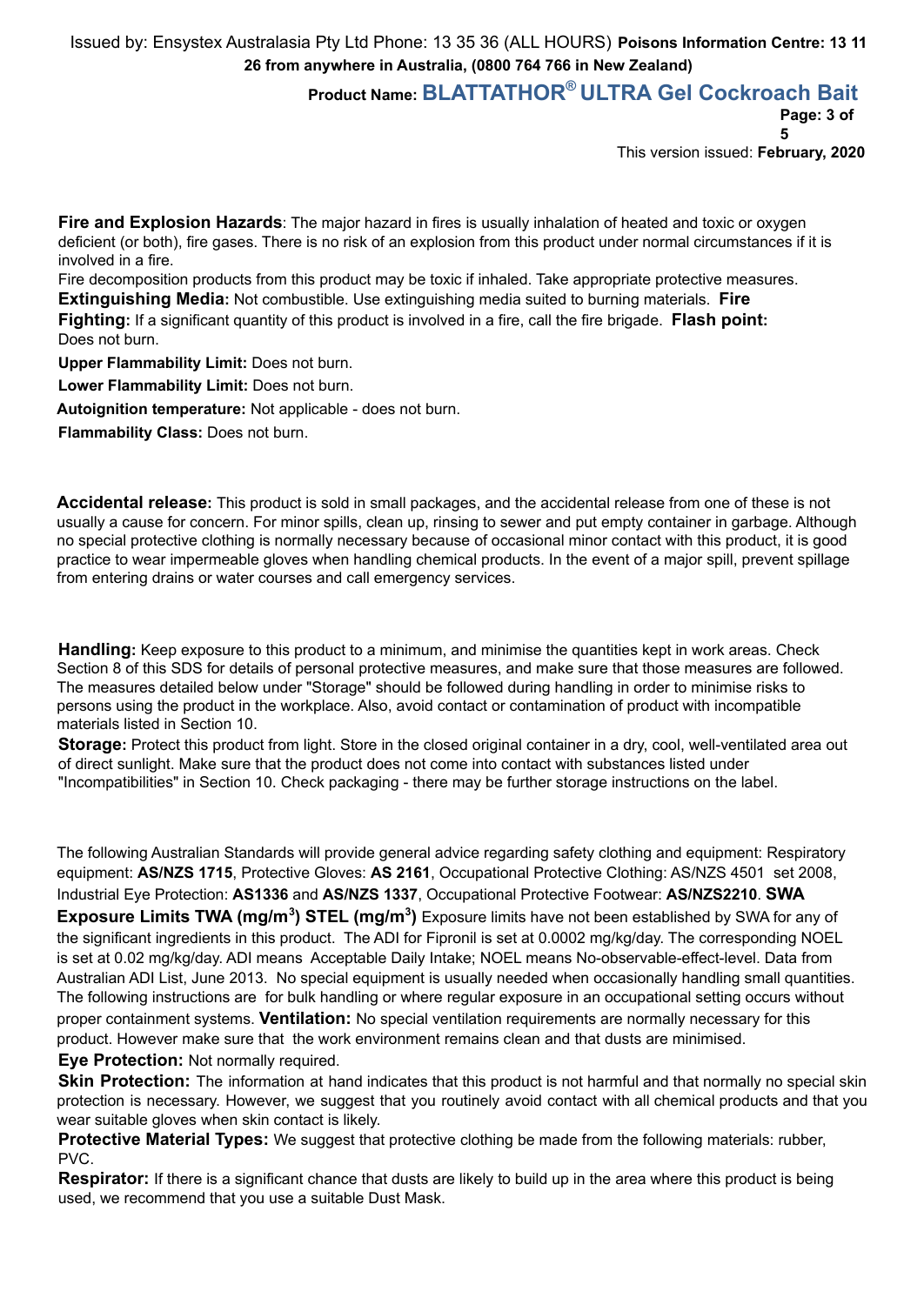## **SAFETY DATA SHEET**

Issued by: Ensystex Australasia Pty Ltd Phone: 13 35 36 (ALL HOURS) **Poisons Information Centre: 13 11 26 from anywhere in Australia, (0800 764 766 in New Zealand)**

# **Product Name: BLATTATHOR ® ULTRA Gel Cockroach Bait**

**Page: 4 of**

**5**

This version issued: **February, 2020**

**Physical Description & colour**: Clear gel. **Odour:** Negligible odour. **Boiling Point:** Not available. **Freezing/Melting Point:** No specific data. Gel at normal temperatures. **Volatiles:** Water component. **Vapour Pressure:** No data. **Vapour Density:** Not applicable. **Specific Gravity:** No data. **Water Solubility:** Some, but not all ingredients are soluble. **pH:** No data. **Volatility:** No data. **Odour Threshold:** No data. **Evaporation Rate:** Not applicable. **Coeff Oil/water distribution**: No data **Viscosity:** Not applicable. **Autoignition temp:** Not applicable - does not burn.

**Reactivity**: This product is unlikely to react or decompose under normal storage conditions. However, if you have any doubts, contact the supplier for advice on shelf life properties.

**Conditions to Avoid:** Protect this product from light. Store in the closed original container in a dry, cool, well ventilated area out of direct sunlight.

**Incompatibilities:** Strong oxidising agents.

**Fire Decomposition:** Combustion forms carbon dioxide, and if incomplete, carbon monoxide and possibly smoke. Water is also formed. Carbon monoxide poisoning produces headache, weakness, nausea, dizziness, confusion, dimness of vision, disturbance of judgment, and unconsciousness followed by coma and death. **Polymerisation:** This product will not undergo polymerisation reactions.

#### **Toxicity:**

Acute toxicity: The acute oral LD<sub>50</sub> of fipronil in rats is 97 mg/kg. The dermal LD<sub>50</sub> is >2000 mg/kg in rats and 354 mg/kg in rabbits. The inhalation LC50, 4 hr is range from 0.390 to 0.682 mg/L in rats. Fipronil may cause slight skin irritation. It does not sensitize the skin of guinea pig. It may cause mild eye irritation that typically clears within 24 hrs. No human data were found on chronic effects, carcinogenicity, reproductive or teratogenic effects.

#### **Classification of Hazardous Ingredients**

Ingredient Risk Phrases

No ingredient mentioned in the HSIS Database is present in this product at hazardous concentrations. There is no data to hand indicating any particular target organs.

This product is toxic to aquatic organisms. This product is biodegradable. It will not accumulate in the soil or water or cause long term problems.

Fish: LC<sup>50</sup> bluegill sunfish (Lepomis macrochirus): 0.085 mg/L

LC<sub>50</sub> rainbow trout: 0.248 mg/L LC<sub>50</sub> carp: 0.430 mg/L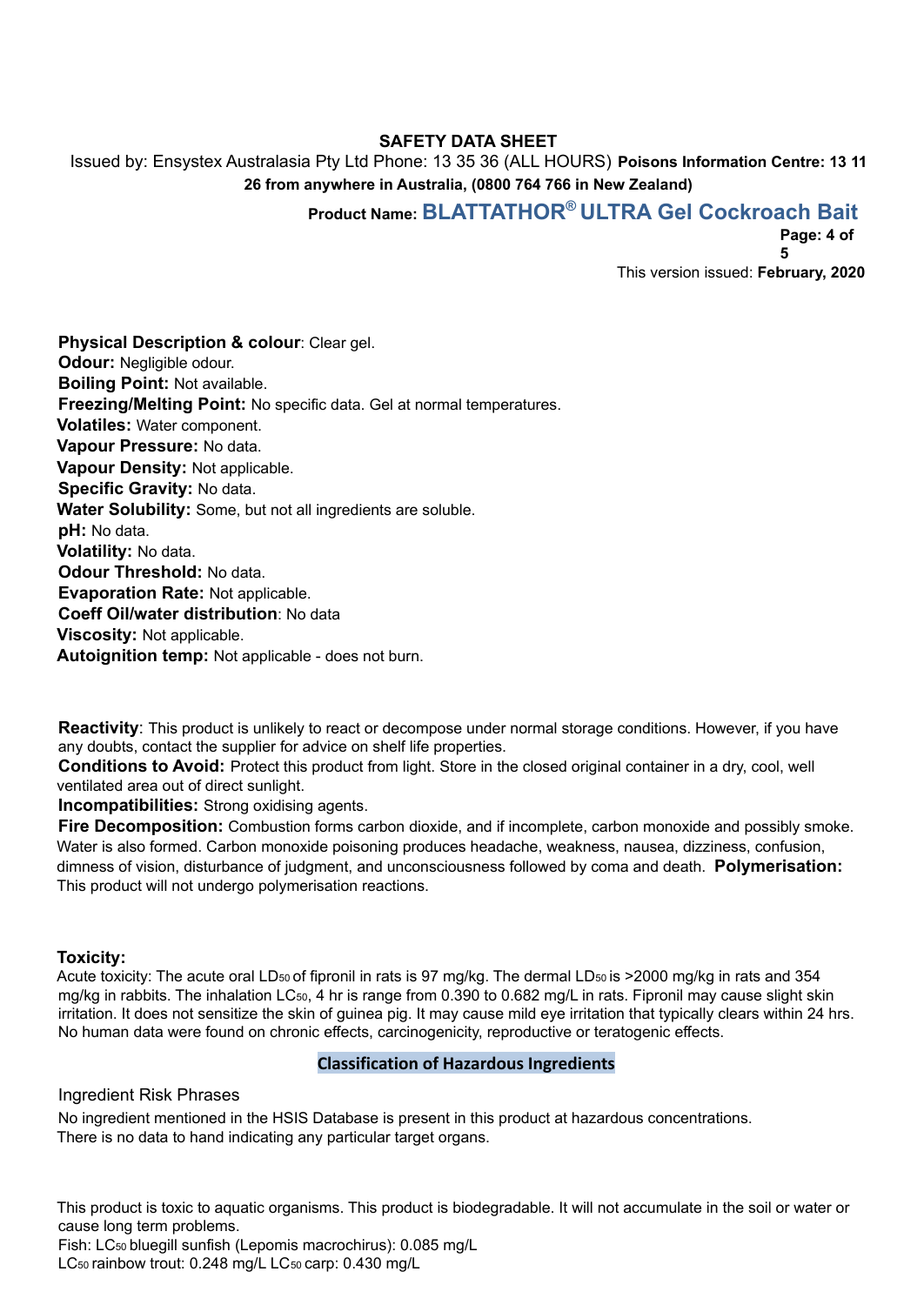LC<sup>50</sup> Daphnia: 0.19 mg/L

In laboratory studies, fipronil has a half-life of 122-128 days in oxygenated sandy loam. In field studies, dissipation half-life on soil surfaces ranged from 0.7 to 1.7 months. Half-life of fipronil applied by soil incorporation ranged from 3 to 7.3 months. Residues remain mainly in the upper 30 cm of soil. Fipronil has low soil mobility - it binds to the soil and has little potential for groundwater contamination.

Fipronil degrades slowly in water and sediment that lack oxygen, with a half-life ranging from 116 to 130 days. Fipronil is stable to breakdown by water at mildly acidic to neutral pH values.

When exposed to light, fipronil has a half-life of 3.6 hours in water, and 34 days in loamy soil. Toxic to bees. Toxic to aquatic organisms.

## **SAFETY DATA SHEET**

Issued by: Ensystex Australasia Pty Ltd Phone: 13 35 36 (ALL HOURS) **Poisons Information Centre: 13 11 26 from anywhere in Australia, (0800 764 766 in New Zealand)**

**Product Name: BLATTATHOR ® ULTRA Gel Cockroach Bait**

**Page: 5 of**

**5**

This version issued: **February, 2020**

**Disposal:** Dispose of small quantities and empty containers by wrapping with paper and putting in garbage. For larger quantities, if recycling or reclaiming is not possible, use a commercial waste disposal service.

**ADG Code:** This product is not classified as a Dangerous Good by ADG, IATA or IMSBC criteria. No special transport conditions are necessary unless required by other regulations.

**IATA: Non-Hazardous for Air Transport.** 

**AICS:** All of the significant ingredients in this formulation are compliant with NICNAS regulations. The following ingredient: Fipronil, is mentioned in the SUSMP.

## **This SDS contains only safety-related information. For other data see product literature.** If

there is any conflict between this SDS and the registered label, instructions on the label prevail.

### **Acronyms:**

ADG Code Australian Code for the Transport of Dangerous Goods by Road and Rail (7<sup>th</sup> edition) AICS Australian Inventory of Chemical Substances

**SWA** Safe Work Australia, formerly ASCC and NOHSC

**CAS number** Chemical Abstracts Service Registry Number

**Hazchem Code** Emergency action code of numbers and letters that provide information to emergency services especially firefighters

**IARC** International Agency for Research on Cancer **NOS** Not otherwise specified **NTP** National Toxicology Program (USA) **R-Phrase** Risk Phrase **SUSMP** Standard for the Uniform Scheduling of Medicines & Poisons **UN Number** United Nations Number

THIS SDS SUMMARISES OUR BEST KNOWLEDGE OF THE HEALTH AND SAFETY HAZARD INFORMATION OF THE PRODUCT AND HOW TO SAFELY HANDLE AND USE THE PRODUCT IN THE WORKPLACE. EACH USER MUST REVIEW THIS SDS IN THE CONTEXT OF HOW THE PRODUCT WILL BE HANDLED AND USED IN THE WORKPLACE.

IF CLARIFICATION OR FURTHER INFORMATION IS NEEDED TO ENSURE THAT AN APPROPRIATE RISK ASSESSMENT CAN BE MADE, THE USER SHOULD CONTACT THIS COMPANY SO WE CAN ATTEMPT TO OBTAIN ADDITIONAL INFORMATION FROM OUR SUPPLIERS OUR RESPONSIBILITY FOR PRODUCTS SOLD IS SUBJECT TO OUR STANDARD TERMS AND CONDITIONS, A COPY OF WHICH IS SENT TO OUR CUSTOMERS AND IS ALSO AVAILABLE ON REQUEST.

Please read all labels carefully before using product.